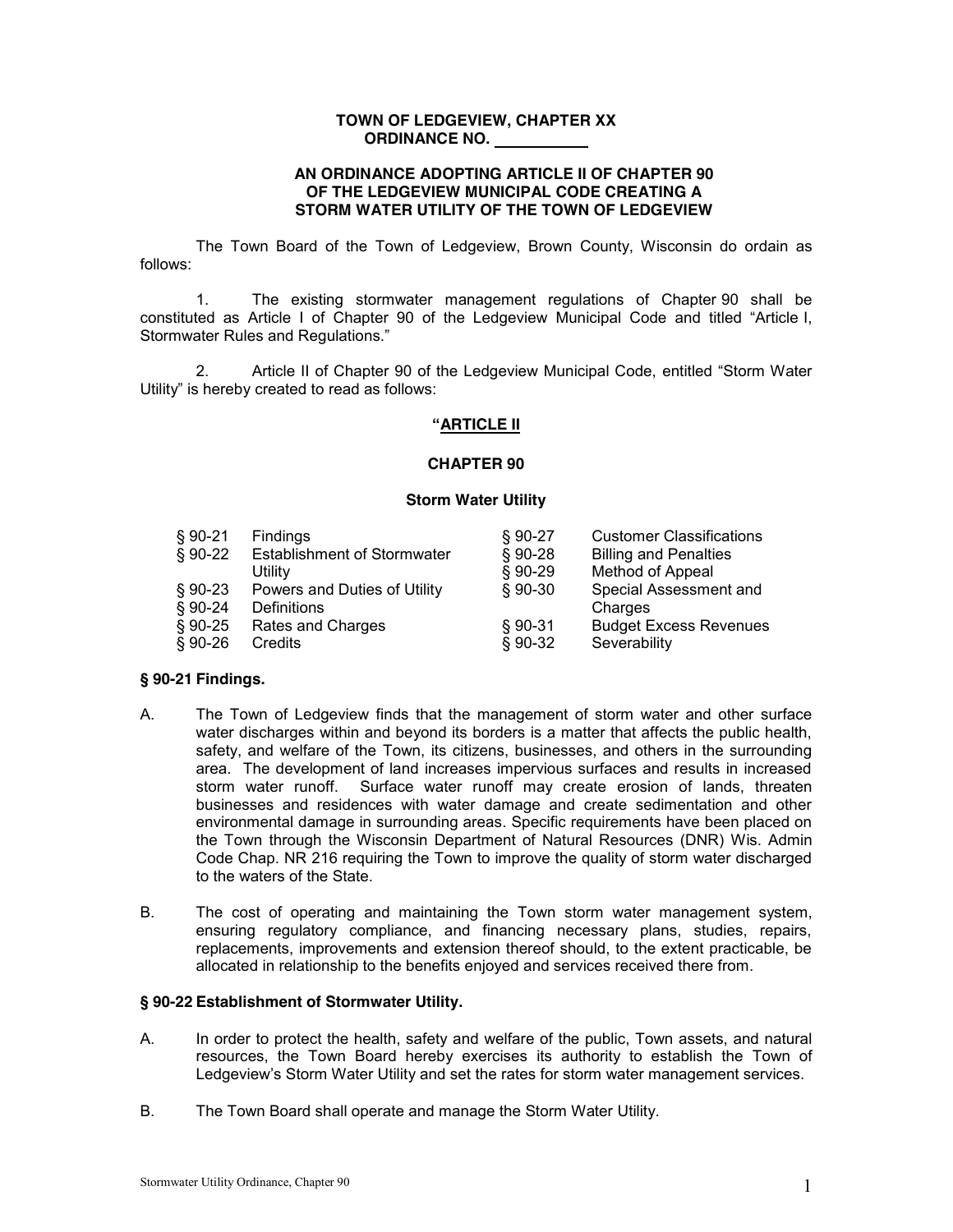C. The Town is acting under the authority of Chapters 60*,* and 66 of the Wisconsin Statutes, and particularly without limitation the following sections: §§ 66.0809, 66.0811, and 66.0821. In addition, since the Town Meeting has granted village powers, the Town is exercising the power conferred upon village boards under Wis. Stats. Chap. 61, including, but not limited to, Wis. Stats. §61.34.

## **§ 90-23 Powers and Duties of Utility.**

- A. **Creation and Supervision.** The Town of Ledgeview hereby establishes a Storm Water Utility. The operation of the storm water utility shall be subject to the review of the Board. The Administrator shall be responsible for the maintenance and management of the storm water utility under direction of the Board.
- B. **Facilities**. The Town, through the Storm Water Utility, may acquire, construct, lease, own, operate, maintain, extend, expand, replace, clean, dredge, repair, conduct, manage, and finance such facilities as are deemed by the Town to be proper and reasonably necessary for a system of storm and surface water management. These facilities may include, but are not limited to, land, surface and underground drainage facilities, storm sewers, watercourses, ponds, ditches, street sweepers, leaf vacuums and such other facilities and equipment relating to collection of runoff, sediments, and other pollutants as will support a storm water management system, whether such facilities are owned and operated directly by the Town or are provided under statutory or contractual provisions and furnishings of which facilities create or impose a cost or charge upon the Town for the services afforded by such facilities.
- C. **Transfer of Assets and Outstanding Debt.** Effective January 1, 2010, the following assets and debts of the Town are hereby transferred to the Storm Water Utility:
	- (1) The land rights and improvements of the Town, including such *other* rights as determined to exist, and equipment for the following components of the public storm water system:
		- (a) Storm sewers, catch basins, and culverts;
		- (b) Storm water ponds, and related appurtenances;
		- (c) Access structures;
		- (d) Greenways;
		- (e) Street sweepers, leaf vacuums, trucks, loaders, backhoes, pumps, & other maintenance equipment
	- (2) Debt service on all outstanding general obligation debt issued for storm water management purposes.
- D. **Rates and Charges.** The Town may establish such rates and charges as are necessary to finance planning, design construction, maintenance, administration, and operation of the facilities in accordance with the procedures set forth in this ordinance.
- E. **Budgeting Process**. The Storm Water Utility administrator shall prepare an annual budget, which is to include all operation ad maintenance costs, debt service, administrative fees, and other costs related to the operation of the Storm Water Utility. The costs shall be spread over the rate classification as determined by the Board. The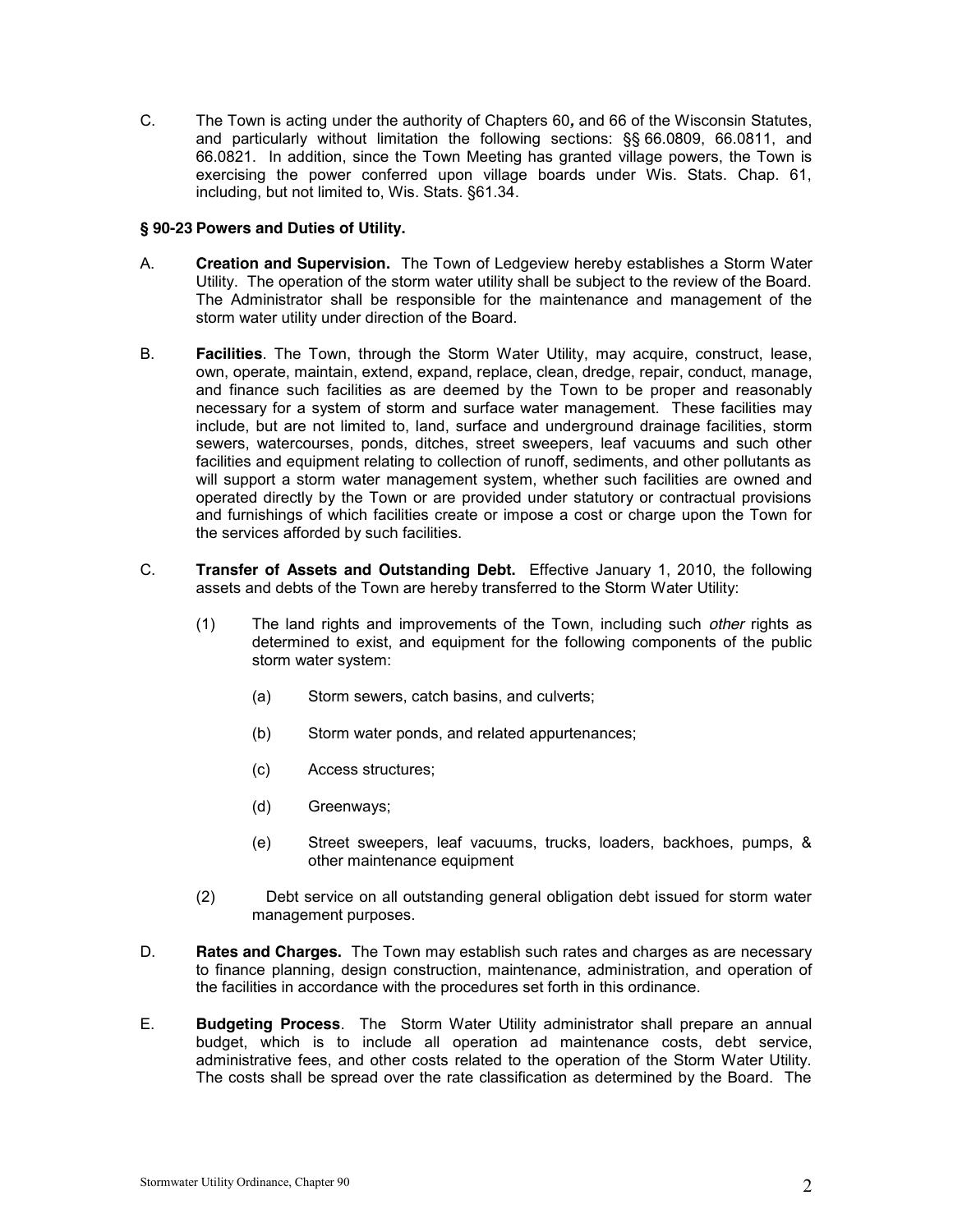budget is subject to the public hearing and approval process, set forth in Wis. Stat. §65.90.

- F. **Excess Revenues.** The Storm Water Utility will retain any excess of revenues over expenditures in a year in a segregated Storm Water Enterprise Fund, which shall be used exclusively for purposes consistent with this ordinance.
- G. **Financing Methods.** The Town Board has the authority as provided in §66.0821, §66.0627 and §66.0703, and may exercise such authority with respect to all financing methods such as user charges, special charges, special assessments and liens as provided therein.

**§ 90-24 Definitions.** In this chapter, the following terms have the meanings set forth below:

- A. **43 "Agricultural Land Uses"** means related to or used for production of food and fiber, including but not limited to general farming, livestock and poultry enterprises, grazing, nurseries, horticulture, viticulture, truck farming, forestry, sod production, cranberry productions, and wild crop harvesting and includes lands for onsite buildings and other structures necessary to carry out such activities.
- B. **"Customer"** means any person, owner or occupant, firm partnership, cooperative, municipality, organization, Governmental agency or political entity provided with stormwater management services by the Town of Ledgeview Storm Water Utility.
- C. **"Developed Property"** means the real property that has been altered from its natural state by the addition of any improvements that may include a building, structure, impervious surface, change in grade or landscaping, agricultural use of property; or property that has been graded for residential or commercial development.
- D. **"Detention Storage"** is the temporary detaining or storage of storm water in reservoirs under predetermined and controlled conditions, with the rate of discharge regulated by installed devices.
- E. **49 "Duplex Unit"** a residential space containing two dwelling units.
- F. **³Dwelling Unit´** one or more rooms that are arranged, designed, or used as living quarters for one family only. Individual bathrooms and complete kitchen facilities, permanently installed, shall always be included for each dwelling unit.
- G. **45. <b>42. It Equivalent Runoff Unit or ERU**" means the statistical average of horizontal impervious area of "single family homes" within the Town of Ledgeview on the date of the adoption of the Ordinance. The horizontal impervious area includes but is not limited to, all areas covered by structures, roof extensions, patios, porches, driveways, and sidewalks.
- H. **<sup>4</sup>Farmstead Home Site**" is that portion of any agricultural property, which contains one or more dwelling units, and vehicle garage regardless of whether the dwelling units are on a separate lot or parcel.
- I. **Impervious Area or Impervious Surface**" means areas that have been paved, covered or compacted to inhibit the natural infiltration of water into the soil or cause water to run off the area in greater quantities or at an increased rate of flow from that present under the natural conditions as undeveloped property. Such areas may include, but are not limited to, all areas covered by structures, roofs, roof extensions, patios, porches, driveways, sidewalks, pavement, gravel, athletic courts, and compacted surfaces, private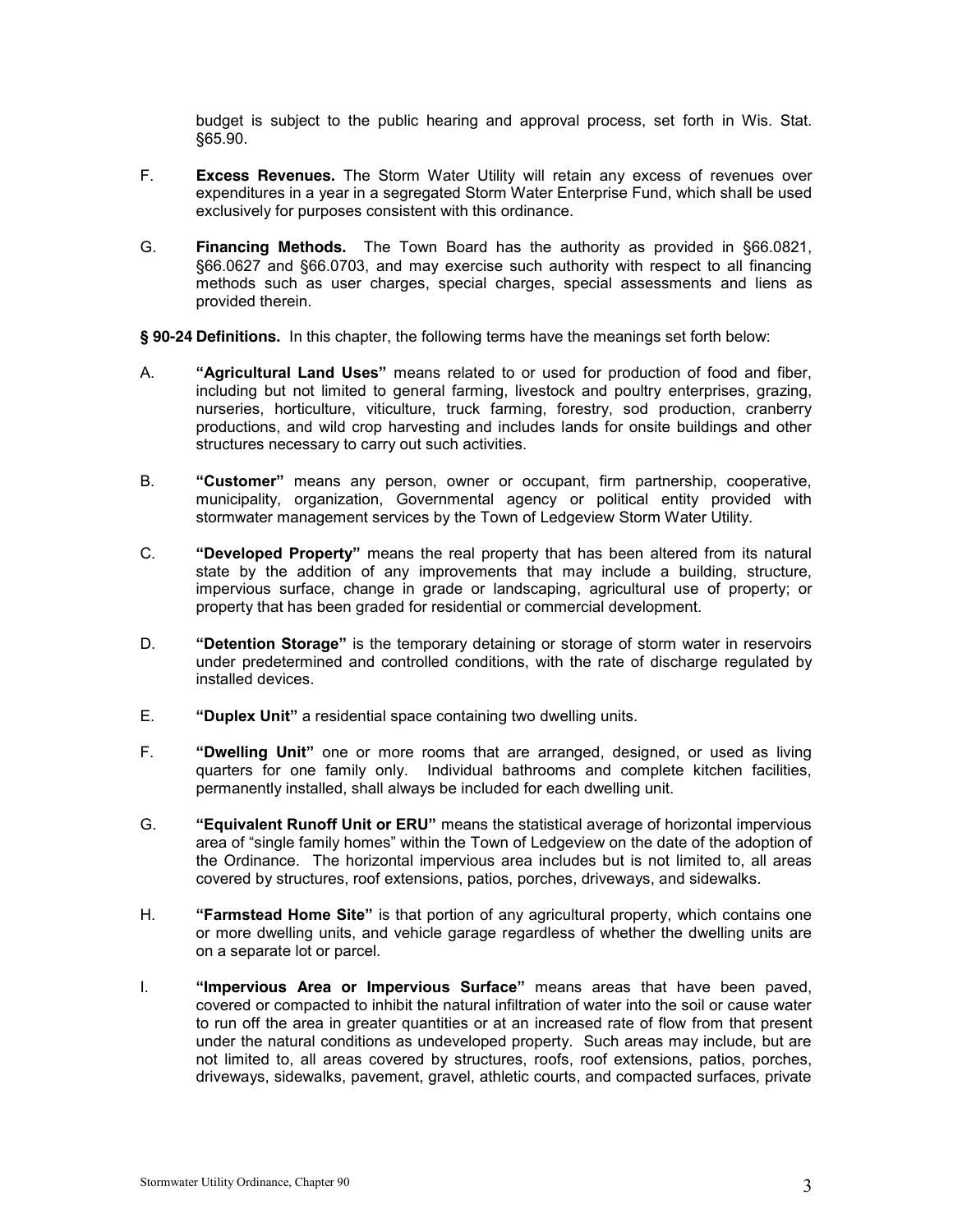roads, and parking lots. Excluded from this definition are undisturbed land, lawn, fields, and public streets.

- J. **³Lot´** is a parcel of land having a width and depth sufficient for one principal building and its accessory building together with open spaces required by the Town of Ledgeview zoning ordinance and abutting a public street or access easement.
- K. **Multifamily Unit**" is a residential space consisting of three or more dwelling units within a single building including apartments, residential condominiums, and townhouses.
- L. **418-Won-residential Property**" any developed lot or parcel other than residential property as defined herein, including, but not limited to, transient rentals (such as hotels and motels), mobile home parks, commercial, industrial, institutional, governmental property, parking lots, and agricultural accessory buildings.
- M. *"Parcel"* means a legal unit of land division as recorded in the Brown County Register of Deeds.
- N. **<sup>"</sup>Residential Property**" any lot, parcel or farmstead home site with or without a vehicle garage developed exclusively for residential purposes including single family homes, duplex units, multifamily units, manufactured homes and condominiums but not including transient rentals (such as hotels and motels) and mobile-home parks.
- O. *Hermiff* means the surface water, including rain and snowmelt, which is inhibited by impervious surfaces from naturally infiltrating into soil.
- P. **Single Family Home**" is any residential property consisting of a single dwelling unit.
- Q. **45 Storm Water System**" means all public storm sewers, drainage conduits, drainage conveyances, roadside ditches, curb and gutter, and public greenways, and all improvements thereto which by this section are constituted as the property and responsibility of the Storm Water Utility, to be operated to, among other things, conserve water, control discharges necessitated by rainfall events, snow melt or melting ice, incorporate methods to collect, convey, store, absorb, inhibit, treat, use or reuse water to prevent or reduce flooding, environmental degradation and water pollution or otherwise affect the quality and quantity of discharge from such system.
- R. **46 Stormwater Utility**<sup>"</sup> means the utility established under this Chapter for the purpose of managing stormwater and imposing charges for the recovery of costs connected with such stormwater management services.
- S. **"Undeveloped Property"** is property that has not been altered by the addition of any improvements such as building, structure, change of grade or substantial landscaping; A property shall be considered developed pursuant to this chapter, upon issuance of a certificate of occupancy, or upon substantial completion of construction or final inspection if no such certificate is issued or where construction is at least 50% complete and construction is halted for a period of three (3) months.

# **§ 90-25 Rates and Charges.**

A. The Storm Water Utility shall establish a uniform system of storm water service charges that shall apply to each and every developed lot or parcel within the Town. It shall be the policy to establish storm water service charges in such amount in order to pay for all or a part of the operation and maintenance, administrative fees, debt service, and other costs related to the operation of the storm water management utility. The Storm Water Utility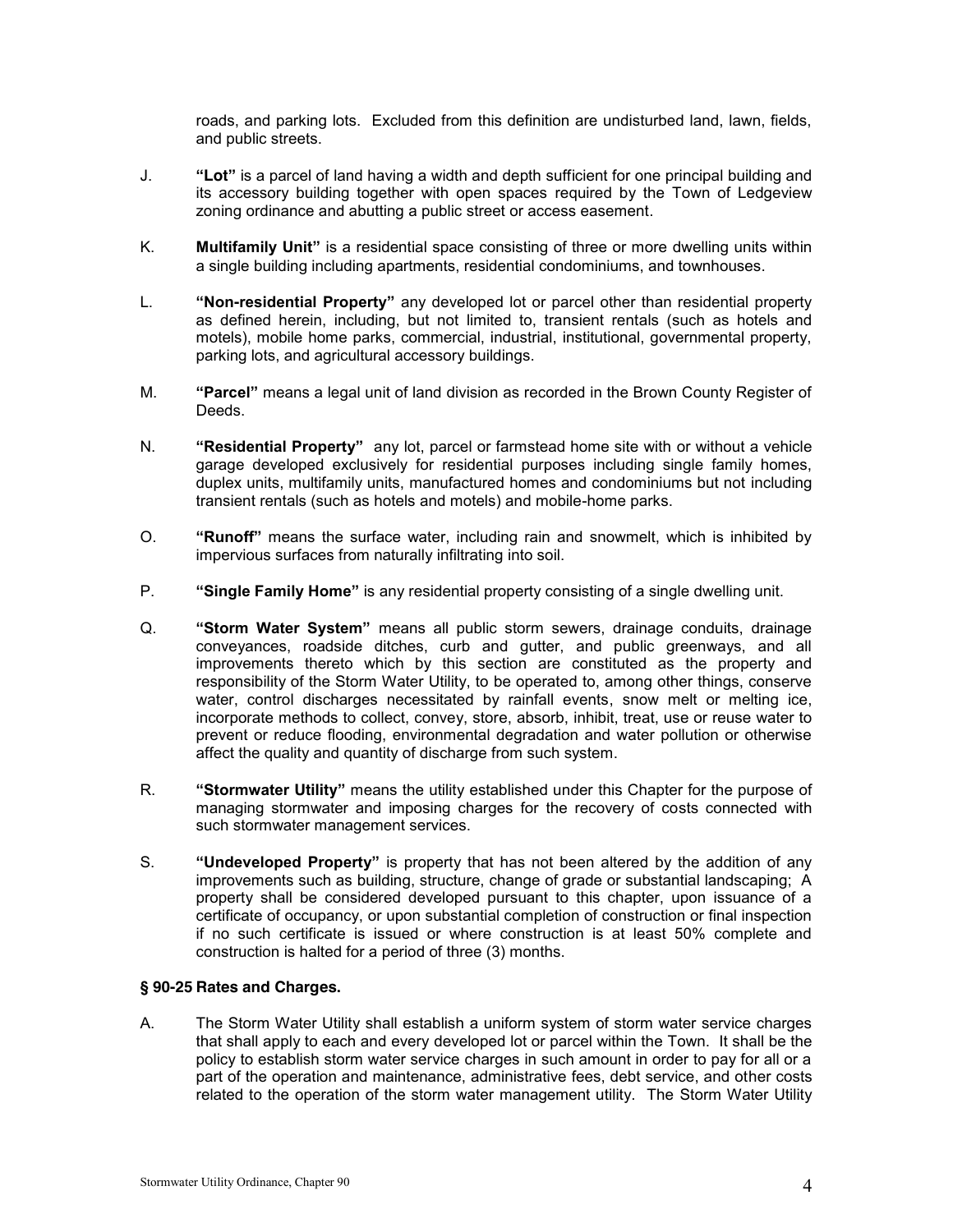may establish and modify storm water service charges, as necessary so as to assure that the charge generate adequate revenues to pay the costs of the storm water management program and that the costs are allocated fairly and proportionately to all developed parcels in the Town.

- B. By this Ordinance, the Storm Water Utility is establishing the basis for the rates that will be used to calculate and impose a charge upon each developed lot and parcel within the Town for services and facilities provided by the Storm Water Utility consistent with this ordinance. Charges imposed under this chapter are in addition to assessments imposed by resolution of the Town of Ledgeview Municipal Code.
- C. The amount of the charge to be imposed, for each customer classification shall be made by resolution of the Town Board. The current rates will be set forth in a Storm Water Utility Rate Table and kept on file in the office of the Town Clerk. The rates shall be reviewed by the Town Board on an annual basis and adjusted as necessary.
- D. Charges shall be imposed to recover all or a portion of the costs for the Storm Water Utility set forth in Section 90-25(A). Such charges may include the following components:
	- (1) **Base Charge (BC)**. The base charge may be imposed on all developed property in the Town. The base charge will be designed to reflect the fact that all developed properties benefit from the storm water management activities of the Town and that all developed properties contribute in some way to the storm water discharge that must be managed by the Town. The base charge will be designed to collect the fixed administrative costs of the storm sewer utility and the portion of capital costs not covered by other means.
	- (2) **Equivalent Runoff Unit (ERU) Charge**. The ERU charge shall be imposed for all developed property in the Town based upon the amount of impervious area as reasonably determined by the Town under Section 90-27.
	- (3) **Development Charge (CC)**. A one-time charge may be imposed when a property is converted from undeveloped to developed property or otherwise becomes connected to the Town Storm Water System. The charge may vary based on the size of the parcel.
- E. The Storm Water Utility may make such other classifications in accordance with Section 90-27 as will be likely to provide reasonable and fair distribution of the costs of the Storm Water Utility. In so doing, the Board may provide credits against certain charges set for the above facilities installed and maintained by the property owner for the purpose of lessening the storm water flow form that given property.
- F. The Town of Ledgeview is hereby appointed as the collection agency for the Storm Water Utility. Bills shall be prepared by the Storm Water Utility or its agent and sent to the owner a minimum of thirty (30) days prior to such bill being due pursuant to paragraph (8) of each premise served. The Storm Water Utility shall allocate the actual cost of billing and collecting as a base charge.

# **§ 90-26 Credits.**

A. The Storm Water Utility may provide credits against the ERU Charge pursuant to Sections 90-27B.(1) through (6). The Storm Water Utility will not provide credits against the base charge or connection charge, unless a scrivener error is made and it is determined that the property owner paid an erroneous charge. The base charge shall include the following: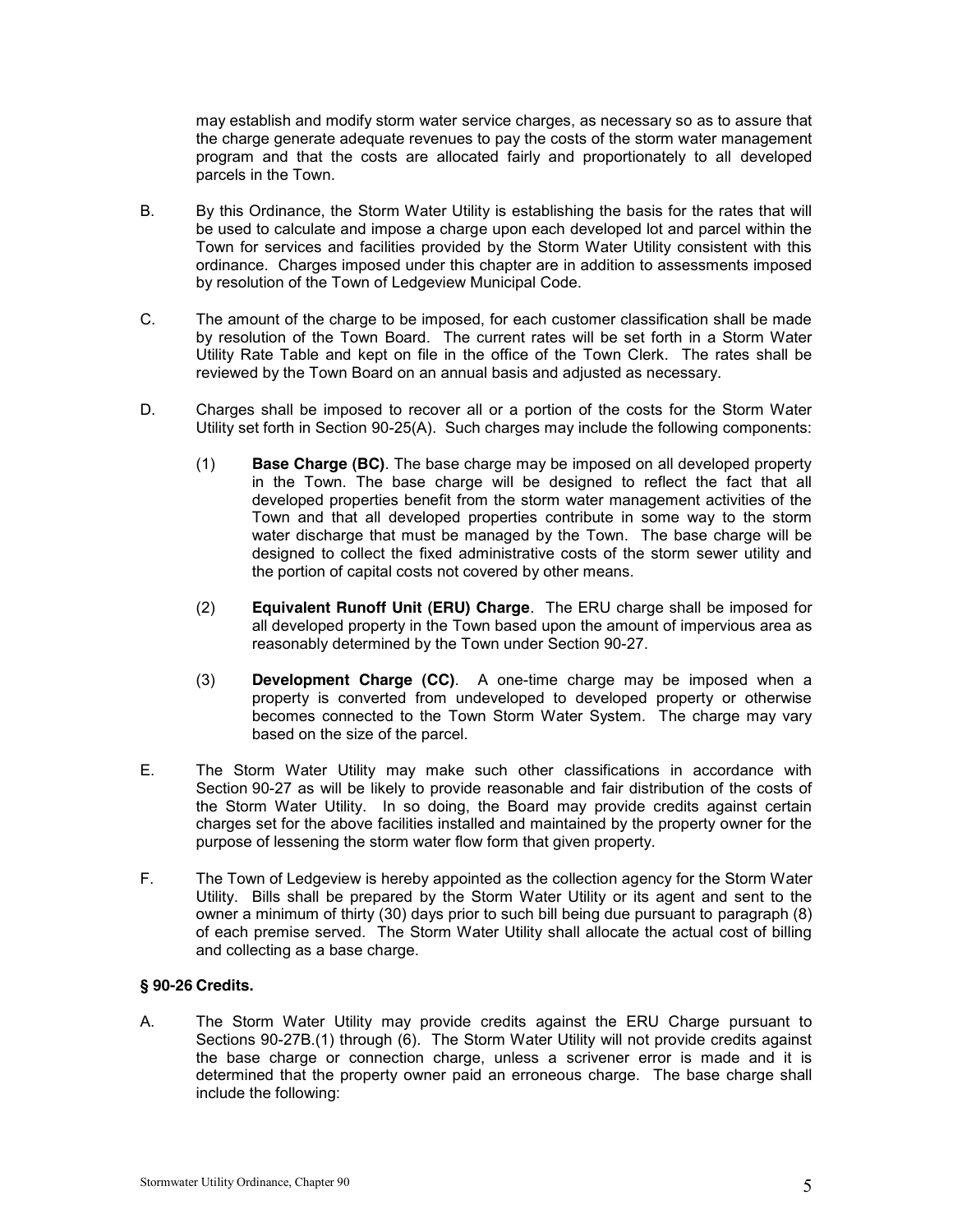- (1) **Base Charge**. The portion of the stormwater charge that is applied to each residential, commercial, industrial and public entity customer where the charge arises from the administrative and general expenses of the Stormwater Utility. The fixed costs shall include the following:
	- (a) Stormwater salaries, social security and fringe benefits based upon percentage of time spent by Town employees on stormwater management and related overhead functions;
	- (b) Audit; costs for audits of the Stormwater Utility.
	- (c) Stormwater facility rental cost;
	- (d) Allocated share of liability, property and worker's compensation insurance costs;
	- (e) Stormwater newsletter expenses;
	- (f) Stormwater office supplies;
	- (g) Stormwater equipment maintenance;
	- (h) Stormwater education and travel;
	- (i) Stormwater street sweeping; and
	- (j) Stormwater sinking fund.
- (2) **ERU Charge***.* The portion of the stormwater charge reflecting the costs incurred by the Stormwater Utility related to activities in the construction, maintenance and operations of the Town stormwater management system, including costs related to acquisition of land and land rights, structures and improvements, accessories, dry and wet stormwater detention basins, swales, storm sewers, outfall limited release stormwater structures such as weir structures, treatment of and removal of solids from existing stormwater structures. These costs include variable portions of:
	- (a) Stormwater salaries, social security and fringe benefits;
	- (b) Stormwater overtime;
	- (c) Stormwater legal services;
	- (d) Stormwater engineering services;
	- (e) Stormwater detention basin maintenance;
	- (f) Stormwater storm sewer maintenance;
	- (g) Stormwater yard waste services;
	- (h) Stormwater monitoring and testing;
	- (i) Stormwater locates;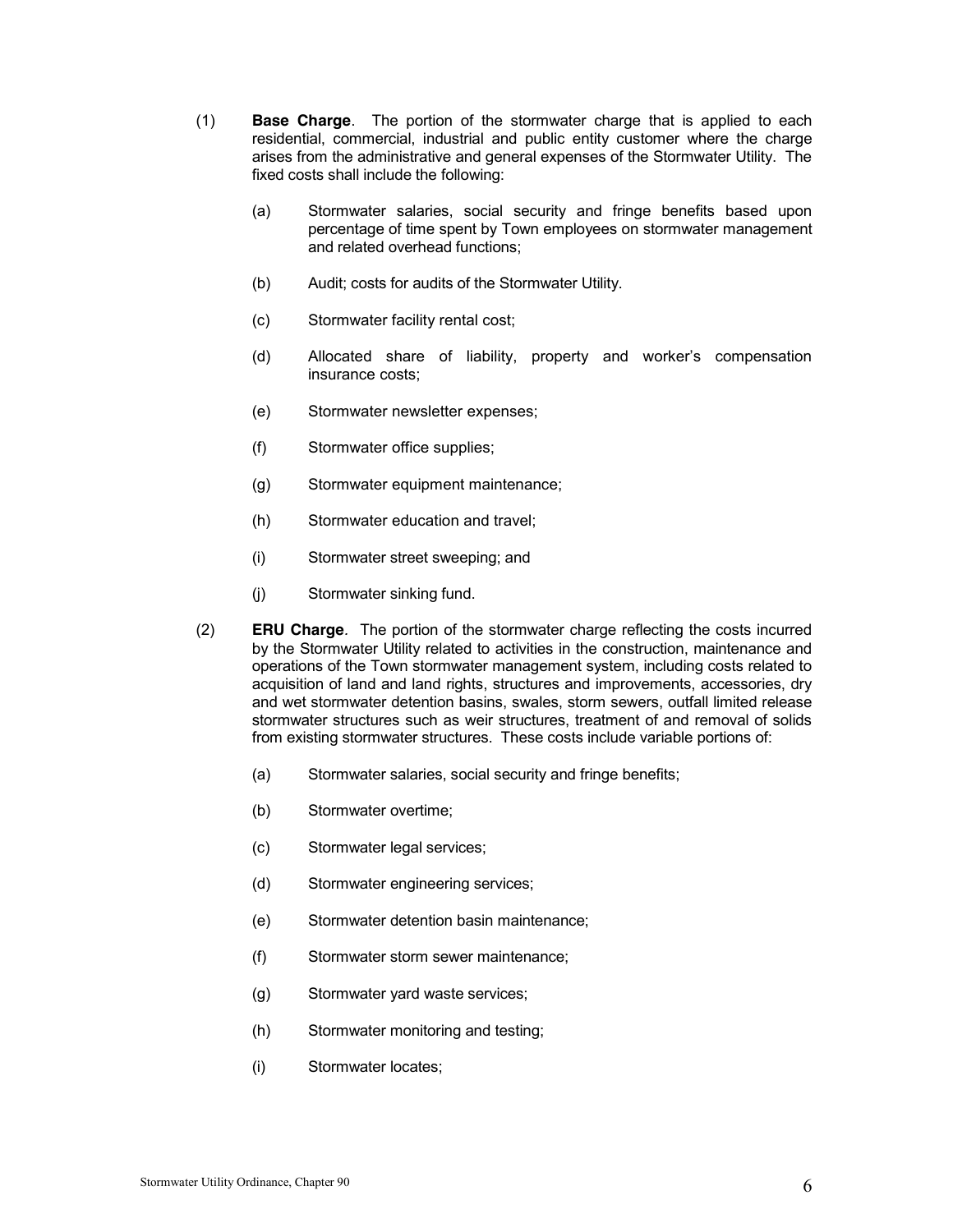- (j) Allocated costs for facilities based in the Ledgeview Municipal Building used by employees who have a percentage of their labor time allocated to the Stormwater Utility;
- (k) Stormwater equipment rental;
- (l) Stormwater operating supplies;
- (m) Stormwater capital projects; and
- (n) Debt service from stormwater capital projects.
- (3) To be entitled to consideration for a credit, the property owner shall file an application together with a review fee with the Storm Water Utility that is supported by documentation from a professional engineer and demonstrates the conditions of this section has been met. The application is subject to review and approval of the Storm Water Utility. The Storm Water Utility may deny the application unless the property owner agrees to pay for the necessary engineering services.
- (4) Credits may be provided under the following circumstances:
	- (a) A non-residential property owner may seek a credit on the ERU charge where they have installed and maintained an on-site stormwater management system that both mitigates flood impacts and provides treatment of pollutants in stormwater runoff utilizing a design providing management in excess of that required to comply with the standards specified in Chapter 90, Article I, that has been approved by the Utility.
- (5) No credit shall be considered for any "natural" features, limited to, wetlands, streams, and creeks, floodplains, or water impoundment of any kind in existence prior to the passage of this Ordinance.
- (6) The Storm Water Utility may revoke the credit if the basis for the credit has materially changed. The Storm Water Utility shall provide at least 30 days advance written notice of any proposed revocation.
- (7) A denial or revocation of any credit may be appealed under § 90-29.

### **§ 90-27 Customer Classifications.**

- A. For purposes of imposing the base and ERU charges, all lots and parcels within the Town shall be classified into the following five (5) customer classes:
	- (1) Residential ± Single Family, including Farmstead Home Sites
	- $(2)$  Residential Duplex
	- $(3)$  Residential Multifamily
	- (4) Non-residential
	- (5) Undeveloped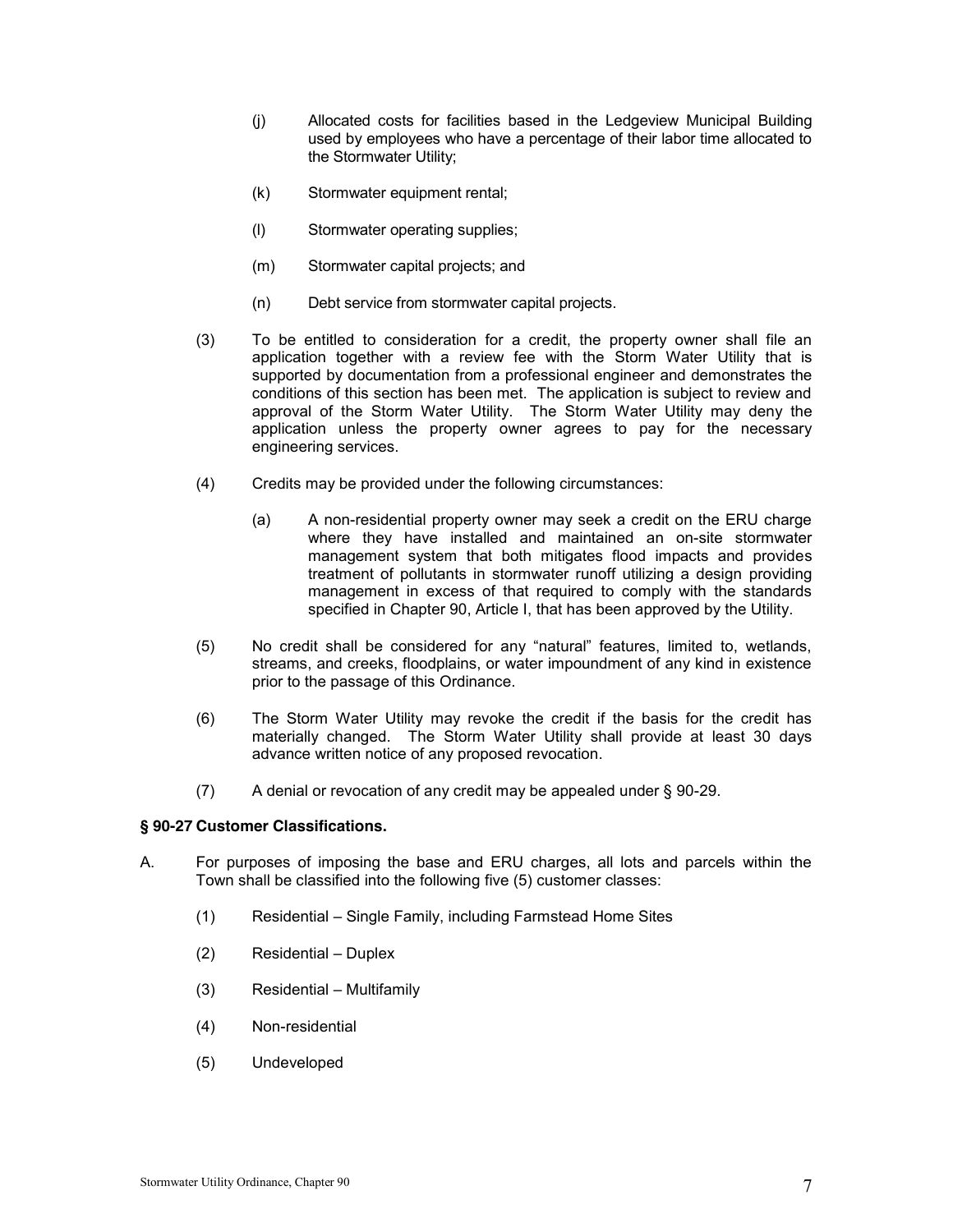- B. The Storm Water Utility shall prepare a list of lots and parcels within the Town of Ledgeview and assign a customer classification of residential, non-residential, or undeveloped to each lot or parcel.
- C. The average square footage of impervious area of one (1) ERU is established to be equivalent to 5,800 square feet.
- D. ERU's shall be calculated per classification as follows:
	- (1) Residential Single Family including mobile homes: 1 ERU
	- $(2)$  Residential Duplex: .75 ERU for each dwelling unit
	- (3) The charges imposed for the multifamily and non-residential properties, as defined herein, shall be the rate for one (1) ERU, multiplied by the numerical factor obtained by dividing the total impervious area of multifamily or nonresidential property by the square footage of one (1) ERU. The factor shall be rounded down to the nearest  $1/10^{th}$ , i.e.: Impervious area in square feet.

= 1 ERU Rate

5,800 square feet

e.g. 20,500 square feet = 3.534 ERUs = 3.5 ERUs 5,800 square feet

- E. The Storm Water Utility/Consultant shall be responsible for determining the impervious area, based upon the best available information, including, but not limited to, data supplied by the Town, aerial photography, the Property Owner, Tenant, or Developer. The Storm Water Utility/Consultant may require additional information, as necessary, to make the determination. The billing amount shall be updated by the Storm Water Utility/Consultant on any additions to the impervious area. Upon property owner's written notification and request, the Storm Water Utility/Consultant shall review impervious area for possible reductions.
- F. All unoccupied developed lots and parcels shall be subject to the Storm Water Utility charges. Upon filing of a final plat or certified survey map, a charge of .5 ERU times the rate shall be imposed on each newly created undeveloped lot where such property discharges storm water into storm water facilities constructed, financed or maintained by the Storm Water Utility.
- G. All developed agricultural lands and parcels, including agricultural classified properties, shall be subject to the Storm Water Utility charges. The minimum charges for any developed parcel shall be equal to the rate of 20% of one ERU per parcel up to 100 acres.

# **§ 90-28 Billing and Penalties.**

A. Storm Water Utility charges may be billed in advance either on the utility bills issued by Ledgeview Sanitary District No. 2, where such service exists, or on an annual basis or collected as a special charge pursuant to Sec. 66.0627, Wis. Stats., for areas not yet served by Ledgeview Sanitary District No. 2. Nothing in this paragraph shall be construed to preclude the Storm Water Utility from billing on a more frequent basis.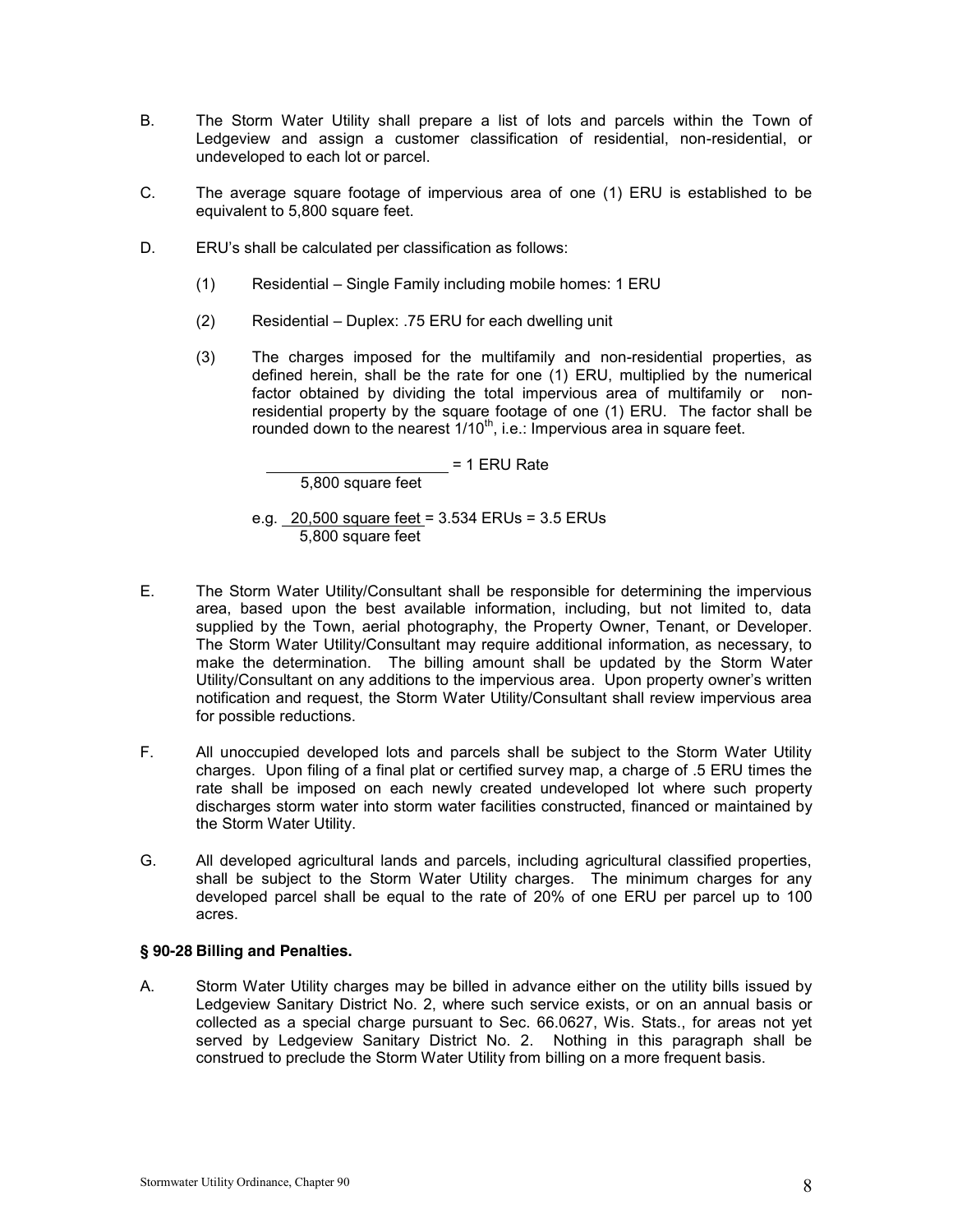- B. The property owner is held responsible for all storm water service charges on real property that he or she or it owns. All storm water bills and notices on any nature relative to the storm water management program will be addressed to the owner and delivered with reasonable care to the addressee by first class mail. A failure to receive a storm water service charges bill shall not relieve any person of the responsibility for payment of storm water service charges within the prescribed period nor exempt any party from any penalty imposed for delinquency in payment thereof.
- C. The Stormwater Utility shall establish billing procedures and may bill charges on the same invoice as water and sewer charges. Interest on late payments may be charged not to exceed 1.5% per month. On October 15 of each year, the Town Treasurer shall cause a notice to be mailed or delivered to the owner or occupant of any parcel to which Stormwater Utility Charges, plus any interest are in arrears. All balances in arrears on November 1 of each year shall become a lien on the parcel and shall be inserted on the tax rolls for collection in accordance with Wis. Stats. §66.0809(3) as amended. Stormwater Utility Charges shall not be paid in installments.
- D. All delinquent charges shall be subject to a three percent (3%) penalty per quarter in addition to all other charges, including prior penalties that exist when the delinquent charge is extended upon the tax roll.

## **§ 90-29 Method of Appeal.**

- A. The Storm Water Utility charge, a determination of ERU's, or ERU credits may be appealed by filing a written appeal with the Storm Water Utility prior to the utility charge due date if not paid, or within thirty (30) days of payment. The appeal shall specify all bases for the challenge and the amount of the storm water charge the appellant asserts is appropriate. Failure to file a timely appeal waives all rights to challenge such charge.
- B. The Town Board shall review said written appeal and shall determine whether the storm water charge is fair and reasonable, or whether an adjustment or refund is due the appellant. The Town Clerk shall provide five (5) business days prior written notice of the time and place of the Board's consideration of the appeal to the appellant/owner at the address listed in the appeal. The appellant shall be notified in writing, by first class mail, of the Board's decision. If the Board or the Town Clerk determines that a refund is due the appellant, the refund will be applied as a credit on the customer's next storm water bill, or will be refunded at the discretion of the Town Clerk.

### **§ 90-30 Special Assessment and Charges.**

A. In addition to any other method of charging for Storm Water Utility costs, the Town may by resolution levy special assessments on property in a limited and determinable area for special benefits conferred upon property pursuant to Wis. Stat. §66.0703. The failure to pay such special assessments may result in a lien on the property enforced pursuant to Wis. Stat. §66.0703(13).

### **§ 90-31 Budget Excess Revenues.**

A. The Storm Water Utility finances shall be accounted for in a separate Storm Water Management Fund by the Town. The Utility shall prepare an annual budget, which is to include all operation and maintenance costs, administrative costs, debt served and other costs related to the operation of the Storm Water Utility. The budget is subject to the approval by the Town Board. The costs shall be spread over the rate classifications as determined by the Board. Any excess of revenues over expenditures in a year will be retained by the Storm Water Management Fund for subsequent years needs.